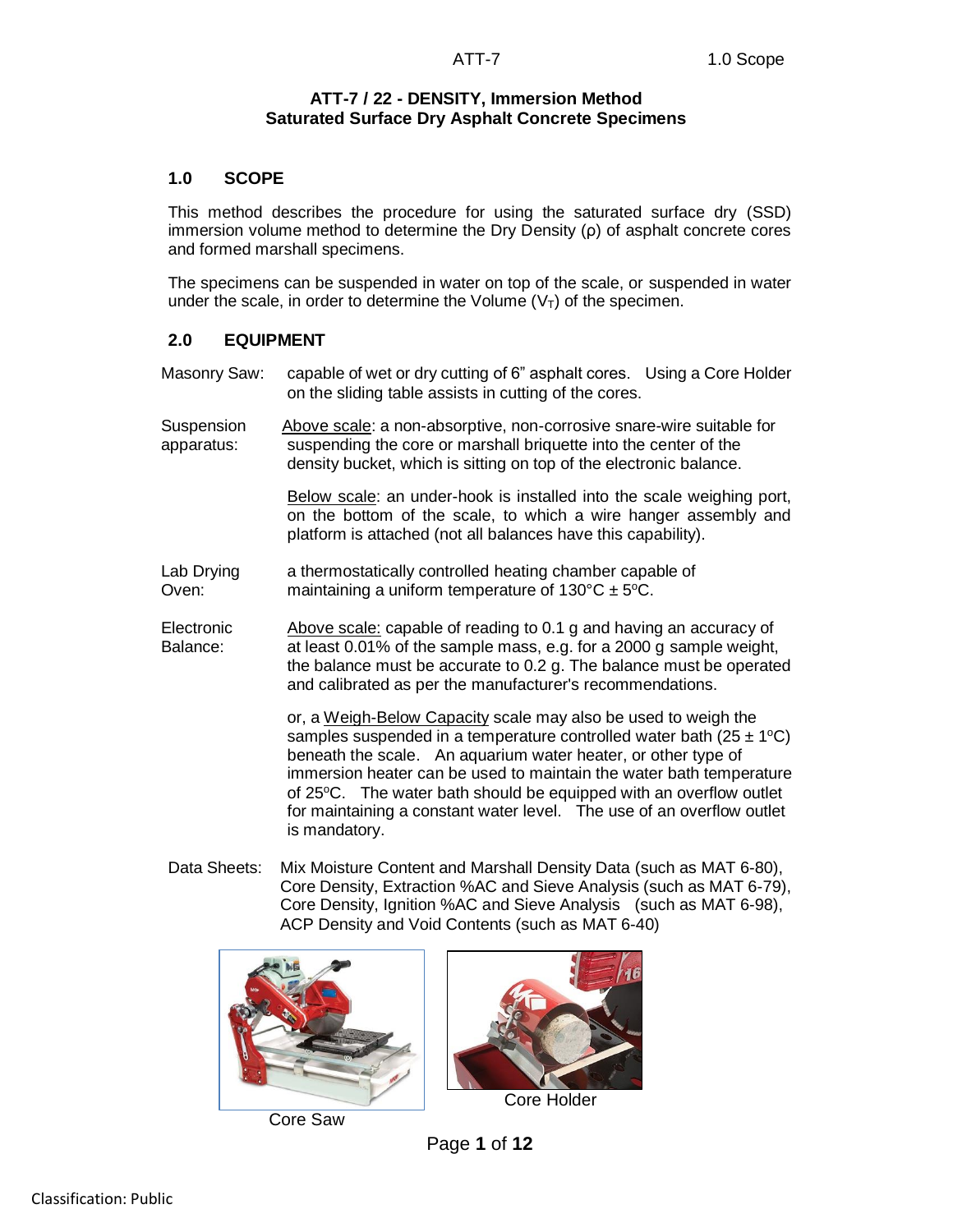## **3.0 PROCEDURE**

This test method is used to determine the Density of asphalt concrete cores and field compacted marshall briquettes.

However, **this method SHOULD NOT BE USED with samples that contain open or interconnected voids**, or **if the sample absorbs more than 2.0 percent of water by volume** as determined in Section 3.9. For porous samples that absorb more than 2.0%, then use either ATT-6 DENSITY, Immersion Method, Waxed Asphalt Concrete Specimens, or refer to AASHTO T331 Automatic Vacuum Sealing Method.

If a pavement core obtained for quality assurance takes on more than 1% water while immersed, additional core(s) should be obtained at the same site, and also tested for density to ensure that the initial core was not damaged during the coring or shipping process.

Forms such as MAT 6-80 (Figure 1) are used for field formed Marshall specimens. Forms such as MAT 6-79 (Figure 2) or MAT 6-98 are used for field cores.

Forms such as MAT 6-40 (Figure 3) are used for cores taken for quality control testing. It may also be used to calculate the void contents of field Marshall specimens and cores, if void tables are not available.

## **3.1 EQUIPMENT PREPARATION**

#### **ABOVE SCALE WEIGHING:**

**(DIRECT MEASUREMENT OF VOLUME)**

- 1. Attach a long piece of snare wire to the ceiling of the field laboratory trailer so it hangs down into a plastic density pail, which is centred on the scale pan of the balance.
- 2. Fashion a slip noose on the end of the wire.
- 3. Set the plastic density pail on the scale and suspend a specimen by the slip knot.
- 4. *Adjust the location and height of the snare wire so that the specimen hangs freely within the pail, and is about 25 mm from the bottom without touching the sides.*
- 5. Once the snare wire is properly positioned, fill the plastic pail with potable water, about ¾ full.

#### **BELOW SCALE WEIGHING:**

**(IN-DIRECT MEASUREMENT OF VOLUME)**

- 1. Attach the wire and weighing platform to the under-hook in the bottom of the balance. The weighing platform will be suspended midway into the water bath. Press the Tare button on the scale, to zero out the scale.
- 2. An aquarium water heater, or other type of immersion heater can be used to maintain the water bath temperature of  $25^{\circ}$ C. The water bath should be equipped with an overflow outlet for maintaining a constant water level. The use of an overflow outlet is mandatory.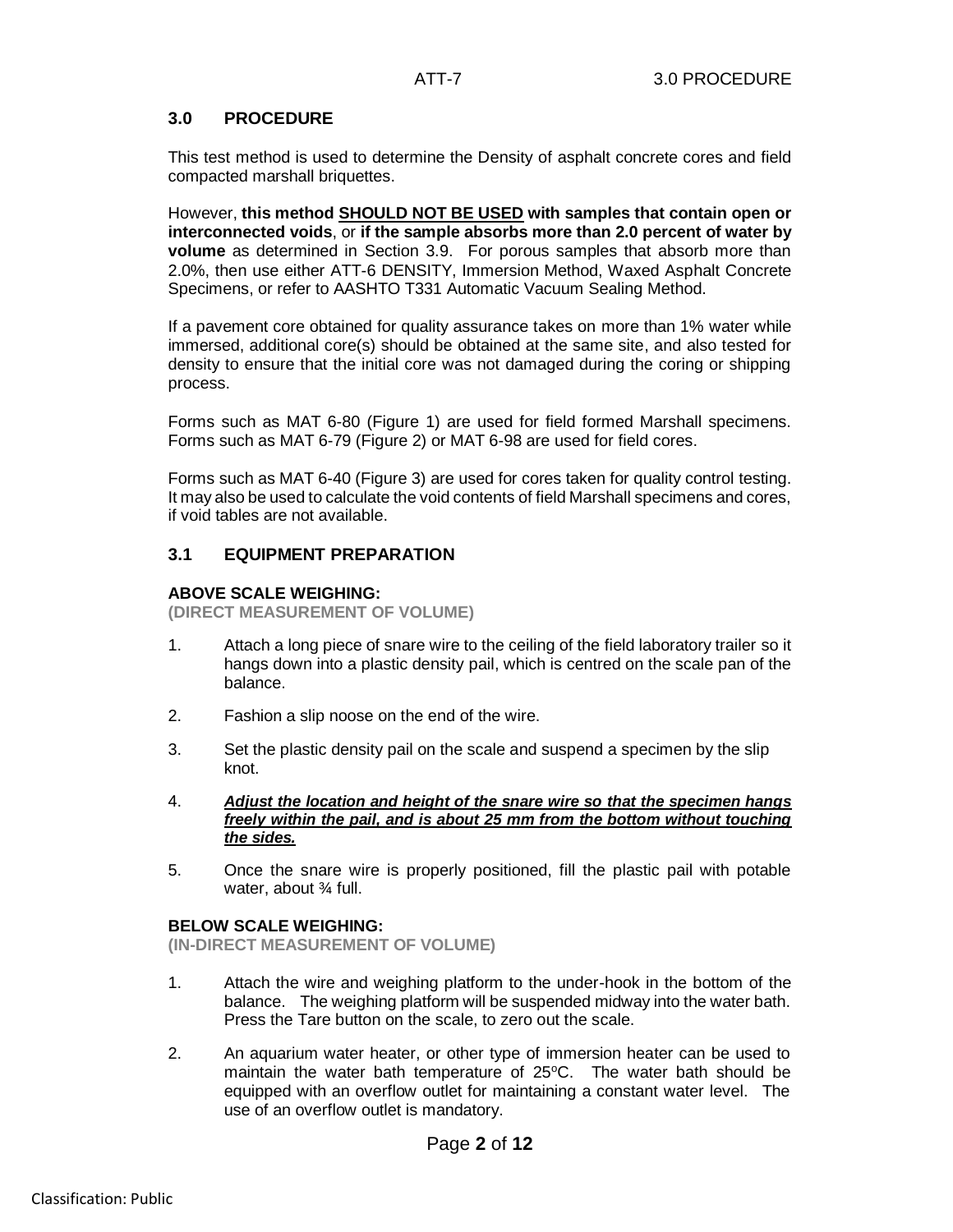Archimedes' principle states that any object immersed in a fluid is acted upon by an upward, or buoyant, force equal to the weight of the fluid displaced by the object.

Here a 5-kilogram object immersed in water is shown being acted upon by a buoyant force of 2 kilograms, which is equal to the weight of the water displaced by the object.



© 2012 Encyclopædia Britannica, Inc. The buoyant force reduces

the object's weight by 2 kilograms—that is, from 5 kilograms to 3 kilograms.

The Volume of the object is the amount of displaced water, or can be calculated by subtracting the "weight in air" from the "weight in water (under the scale)".

## **3.2 Sample Preparation**

1. If testing cores, use a masonry saw to saw off the lift required for testing. Saw right on the tack line to eliminate any tack or seal coat chip contamination. After sawing, check that no tack remains. It will show up as a dark shadow. Use a fan to air dry the core after trimming the core on the core saw.

If you need to test the top and bottom lifts, sawing may be required at the middle and bottom of the core(s).

- 2. **Measure and record the lift thickness of each core, before sawing**, and write it on the data sheet.
- 3. Perform a visual inspection on the cooled Marshall specimens, or on the core. Record the results in the "Sample Appearance" section on forms such as MAT 6-40, or the Remarks portion of MAT 6-79, 80 or 98.
- 4. Wearing leather gloves, rub the edges of the sample to remove any loose material, then **weigh the specimen**. Record as "Original Sample Weight" (MAT 6-80) or "Sawed Core Weight" (Mat 6-79) or "Wt. After Coring" (MAT 6- 40).
- 5. Fill a large plastic, or metal pail, with **potable water at 25 ± 1 <sup>o</sup>C**. The pail should be large enough to hold all the samples.
- 6. Submerge the specimen(s) in water for 5 minutes, or until bubbles stop forming. Place the specimens on their rounded sides, NOT on the flat side, so that more surface area is exposed to the water.
- 7. Tap the pail periodically and observe if air bubbles continue to come from the interior of the specimen. Continue periodically tapping the pail, till the air bubbles stop.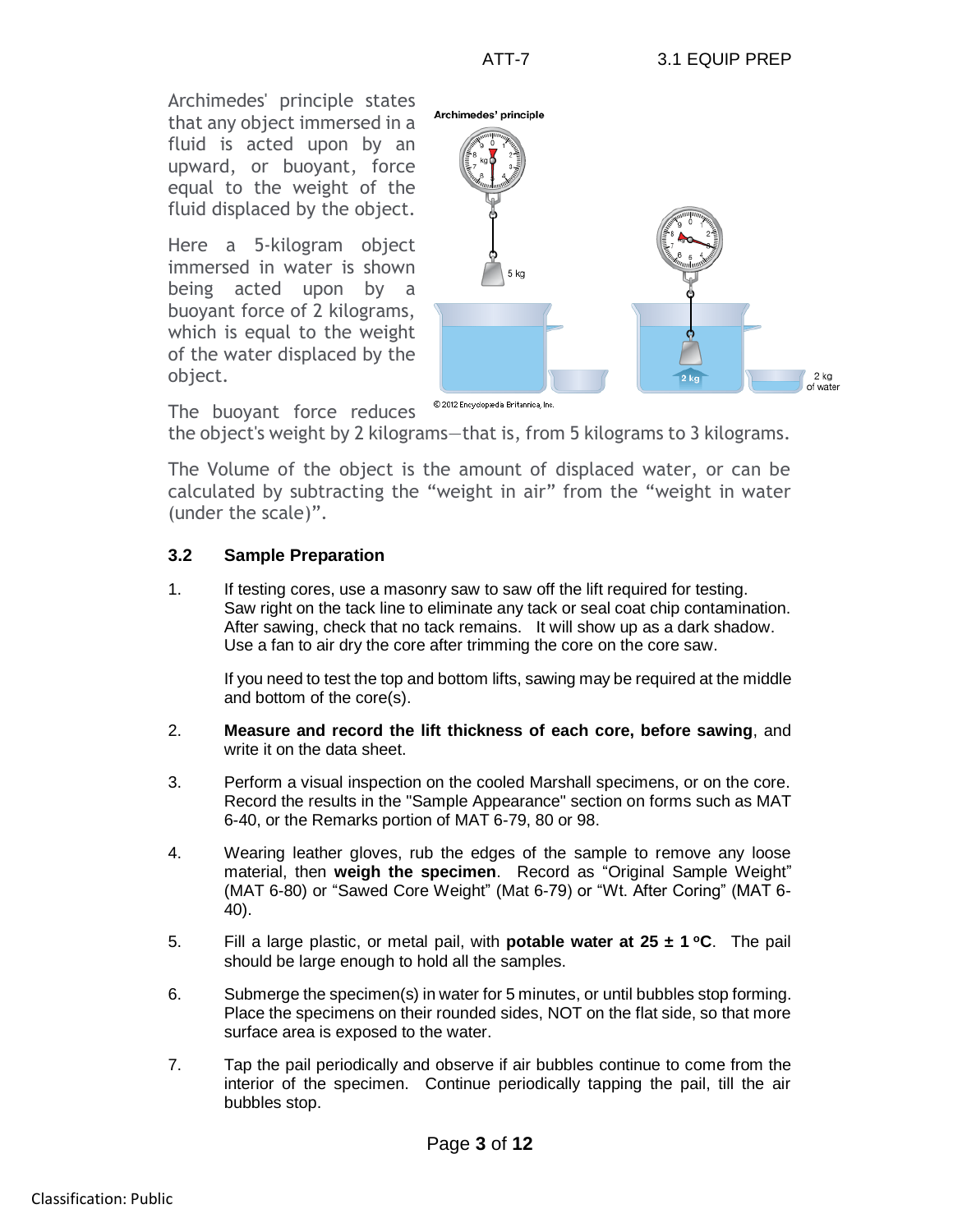### **3.3 Immersion Volume**

## **ABOVE SCALE WEIGHING:**

1. Place another pail containing water, at  $25 \pm 1$  °C, on the electronic balance pan and press the tare button (for above scale weighing).

#### **ABOVE SCALE WEIGHING and BELOW SCALE WEIGHING:**

- 2. Remove one sample from the soaking pail. Quickly towel dry the sample with a damp towel to remove any excess moisture from the surface of the sample (removing any visible film of water). Immediately weigh this SSD sample, in air, on top of the scale, and record the SSD Weight.
- *3.* Suspend the SSD specimen by the snare wire, or on the under scale platform suspended under the scale, and completely immerse it in the water of the density bucket or water bath. *The specimen must not touch the sides, or the bottom, of the pail. The water level in the water bath must be at least 25 mm above the specimen.*
- 4. Weigh the immersed specimen and record as "Volume of Marshall", or "Volume of Core" (for above scale), or Mass of Specimen in Water (for below scale).
- 5. Remove the next sample from the soaking pail. Continue with #2 above.

|    | <b>Mix Moisture Content</b><br>see ATT-15 - Part V (Oven Method) |         |               |
|----|------------------------------------------------------------------|---------|---------------|
|    | <b>SAMPLE NO.</b>                                                |         |               |
| Α. | WT of Moist Sample + Pan                                         | 1111.1  | g.            |
| В. | WT of Dry Sample + Pan                                           | 1111.0  | g.            |
| C. | Wt of Water<br>$A - B$                                           | 0.1     | g.            |
| D. | Wt of Pan                                                        | 12.2    | g.            |
| E. | <b>WT of DRY SAMPLE</b><br>$B - D$                               | 1098.80 | g.            |
| F. | <b>MOISTURE CONTENT</b><br>100 (C/E)                             | 0.01    | $\frac{9}{6}$ |

**EXAMPLE of calculations for weighing the sample under the scale**

|    |                               |                    | <b>Marshall Density</b><br>see ATT-13 (Forming Marshall Specimens)<br>see ATT-7 (Density, Immersion Method) |        |        |                   |
|----|-------------------------------|--------------------|-------------------------------------------------------------------------------------------------------------|--------|--------|-------------------|
|    | <b>SAMPLE NO.</b>             |                    |                                                                                                             | 1      |        |                   |
| G. | Mass of Specimen in Air       | $M_{AIR}$          |                                                                                                             | 1206.5 | 1210.7 | g.                |
| Η. | SSD Mass of Specimen          | Mssn               |                                                                                                             | 1207.1 | 1210.9 | g.                |
| I. | Mass of Specimen in Water     | M <sub>water</sub> | (weighed under the scale)                                                                                   | 695.8  | 699.2  | g.                |
| J. | Volume of Specimen            | $V_T$              | M <sub>SSD</sub> - M <sub>water</sub>                                                                       | 511.3  | 511.7  | $\text{cm}^3$     |
| K. | Wet Density of Specimen       | $\rho$             | M <sub>AIR</sub> / V <sub>T</sub> x 1000                                                                    | 2359.7 | 2366.0 | kg/m <sup>3</sup> |
| L. | % of Water Absorbed by Volume |                    | 100 x ( $(M_{SSD} - M_{AIR})/V_T$ )                                                                         | 0.12   | 0.04   | %                 |
| M. | <b>DRY DENSITY</b>            | $\rho$             | $(K \times 100) / (100 + F)$                                                                                | 2359.5 | 2365.8 | kg/m <sup>3</sup> |
| N. | <b>AVERAGE DRY DENSITY</b>    | $\rho$             |                                                                                                             | 2363   |        | kg/m <sup>3</sup> |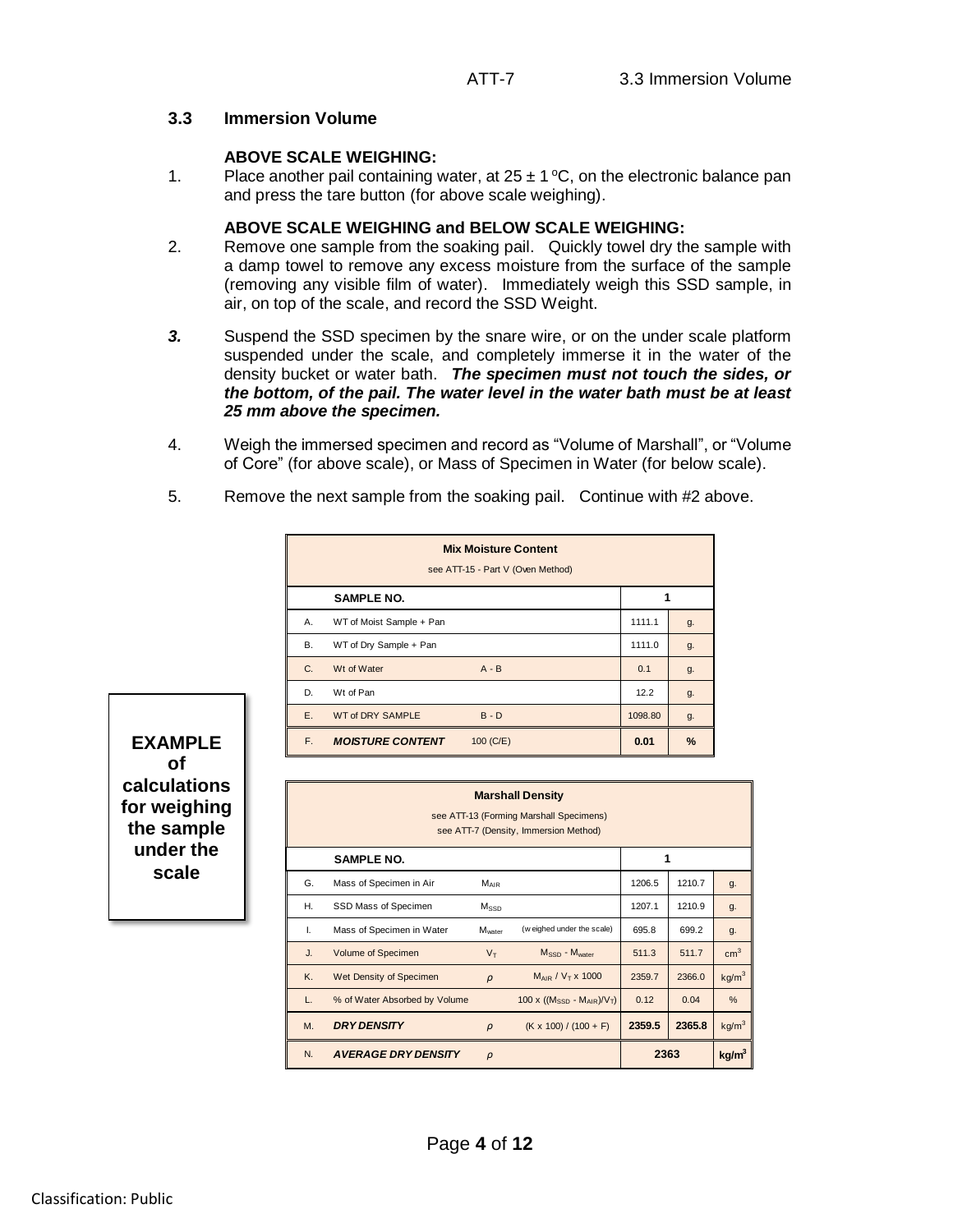**12345 17-Aug-2012 18-Aug-2012**

| <i>K</i> lbertar |                      | <b>MIX MOISTURE CONTENT AND</b><br><b>MARSHALL DENSITY DATA</b> |                      |
|------------------|----------------------|-----------------------------------------------------------------|----------------------|
| Transportation   | <b>PROJECT:</b>      | <b>HWY 99:08</b>                                                | <b>CONTRACT NO.:</b> |
|                  | LOT NO.:             | 8                                                               | DATE LAID:           |
| MAT 6-80/13      | <b>TECHNOLOGIST:</b> | B. Good                                                         | DATE TESTED :        |

#### **MIX MOISTURE CONTENT**

(see ATT-15, Part V, Moisture Content)

| TIME SAMPLE PLACED IN OVEN             |                    | 00:00 | 7:46   | 10:05  | 12:42  | 15:04  |  |
|----------------------------------------|--------------------|-------|--------|--------|--------|--------|--|
| TIME SAMPLE TAKEN OUT OF OVEN          |                    | 00:00 | 12:03  | 14:10  | 16:55  | 19:16  |  |
| <b>A.</b> WEIGHT OF MOIST SAMPLE + PAN |                    | g     | 1745.1 | 1737.5 | 1670.2 | 1704.4 |  |
| <b>B.</b> WEIGHT OF DRY SAMPLE + PAN   |                    | g     | 1743.0 | 1734.9 | 1667.3 | 1701.1 |  |
| <b>C.</b> WEIGHT OF WATER              | A - B              | g     | 2.1    | 2.6    | 2.9    | 3.3    |  |
| <b>D.</b> WEIGHT OF PAN                |                    | g     | 646.3  | 655.1  | 646.3  | 655.1  |  |
| <b>E.</b> WEIGHT OF DRY SAMPLE + PAN   | $B - D$            | g     | 1096.7 | 1079.8 | 1021.0 | 1046.0 |  |
| <b>IF. MOISTURE CONTENT</b>            | $(100 C) \times E$ | %     | 0.19   | 0.24   | 0.28   | 0.32   |  |
| LOT AVERAGE MIX MOISTURE CONTENT       |                    | %     |        |        | 0.26   |        |  |

# **EXAMPLE**

**Calculations for weighing the sample on top of the scale**

|  |  |  |  | <b>MARSHALL DENSITY</b> |
|--|--|--|--|-------------------------|
|  |  |  |  |                         |

(see ATT-7, Density)

| <b>TEST NUMBER</b>                                               |               | $\mathbf{1}$ |       | 2                                                                     |       | 3     |       | 4     |       | 5 |   |
|------------------------------------------------------------------|---------------|--------------|-------|-----------------------------------------------------------------------|-------|-------|-------|-------|-------|---|---|
| SAMPLE NUMBER                                                    |               | A            | в     | A                                                                     | B     | A     | B     | A     | в     | A | B |
| <b>G. ORIGINAL SAMPLE WEIGHT</b>                                 | g             |              |       | 1200.3 1199.8 1201.0 1199.6 1201.5 1200.1 1198.9 1200.4               |       |       |       |       |       |   |   |
| $(100 \times G)/(100 + F)$<br>H. DRY SAMPLE WEIGHT               | q             |              |       | 1198.0 1197.5 1198.1 1196.7 1198.1 1196.7 1195.1 1196.6               |       |       |       |       |       |   |   |
| <b>I. SATURATED SURFACE DRY WT.</b>                              | q             |              |       | 1202.7   1201.9   1203.2   1201.6   1203.8   1202.6   1201.1   1202.4 |       |       |       |       |       |   |   |
| J. VOLUME OF SAMPLE                                              | $\text{cm}^3$ | 509.4        | 508.3 | 510.0                                                                 | 510.5 | 507.5 | 508.2 | 508.8 | 509.0 |   |   |
| % OF WATER ABSORBED<br>100 x (I - G) / J<br>(by volume)          | %             | 0.5          | 0.4   | 0.4                                                                   | 0.4   | 0.5   | 0.5   | 0.4   | 0.4   |   |   |
| K. MARSHALL DRY DENSITY<br>$(1000 \times H)/J$ kg/m <sup>3</sup> |               | 2352         | 2356  | 2349                                                                  | 2344  | 2361  | 2355  | 2349  | 2351  |   |   |
| L. AVERAGE MARSHALL DRY DENSITY                                  | $kq/m^3$      |              | 2354  | 2347                                                                  |       | 2358  |       | 2350  |       |   |   |
| LOT AVERAGE MARSHALL DRY DENSITY                                 |               |              |       |                                                                       |       | 2352  |       |       |       |   |   |
| M. % AIR VOIDS                                                   | $\%$          | 3.8          |       | 3.9                                                                   |       | 3.6   |       | 3.9   |       |   |   |
| LOT AVERAGE % AIR VOIDS                                          |               |              |       |                                                                       |       |       | 3.8   |       |       |   |   |
| <b>N.</b> % VMA                                                  | %             |              | 14.8  |                                                                       | 15.2  | 14.8  |       |       | 15.0  |   |   |
| LOT AVERAGE % VMA                                                |               |              |       |                                                                       |       |       | 15.0  |       |       |   |   |

Plant started up at 07:30 and shut down at 19:05 **REMARKS :**

enter data into shaded areas

**NOTE: TRANSFER NECESSARY DATA TO THE DAILY LOT PAVING REPORT**

**FIGURE 1**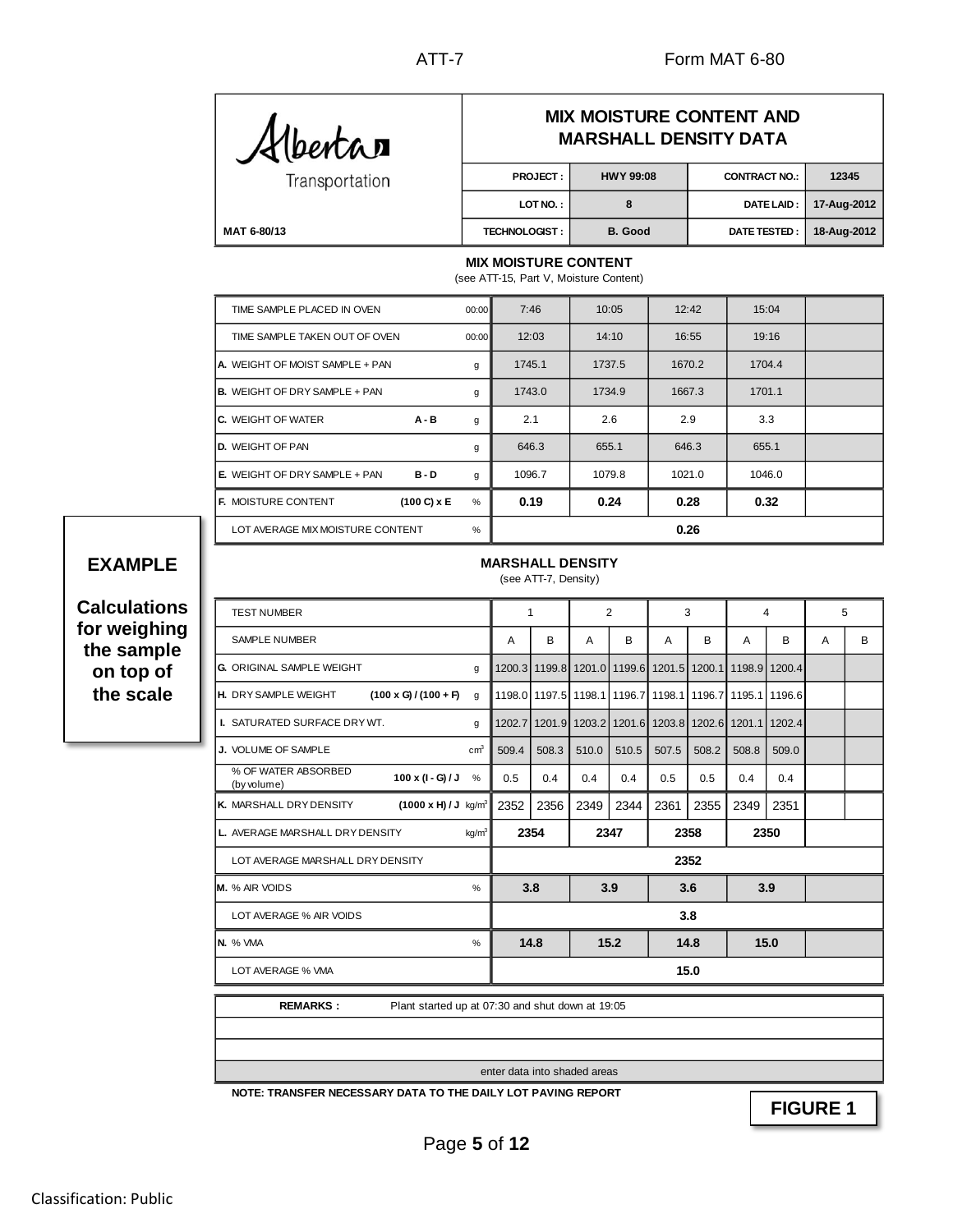## **3.4 Saturated Surface Dry Weight (SSD)**

- 1. Remove the specimen from the density pail and surface dry the specimen by gently rolling it in a damp towel until all visible films of water are removed from the surface.
- 2. Immediately weigh the specimen, in air, and record the weight in the Saturated Surface Dry Weight column. Note: Weigh the specimen right after surface drying to avoid loss of water from the voids in the specimen.

## **3.5 Volume of Specimen (VT)**

### **ABOVE SCALE WEIGHING**

**The weight shown on the scale, when the SSD sample is immersed into the density pail, is a** *DIRECT READING of the Volume***.**

#### **BELOW SCALE WEIGHING**

**The weight shown on the scale, when the SSD sample is immersed in the water bath, is an** *IN-DIRECT READING of the Volume***.** 

**Volume = (Mass at SSD) – (Mass in Water)**

### **3.6 Wet Density**

1. Calculate the Wet Density of the specimen in  $kg/m<sup>3</sup>$  using the formula: Density = Mass / Volume

*Wet Density (kg/m<sup>3</sup>)* =  $\frac{Original Wt. of Sample (g)}{Wt. (g) + 2}$  x 1000 *Volume of Sample (cm <sup>3</sup> )*

## **3.7 Moisture Content**

The moisture content of cores, and field formed Marshall specimens, must be calculated to know the dry density, so that the correct percent compaction can be determined.

Each 0.1% of unaccounted moisture in the Marshall specimens results in a 0.1% lower compaction or a penalty to the contractor.

## **3.7.1 Moisture Content of Cores**

Determine the moisture content of each core as follows:

- 1. Label and tare a drying pan. Record the pan weight and pan number in line "I" of a form such as MAT 6-79 or MAT-98.
- 2. Place the core in the tared drying pan.
- 3. Place the pan in the oven set at  $130^{\circ}C \pm 5^{\circ}C$ .
- 4. After the core has been in the oven for about half hour, remove the pan from the oven.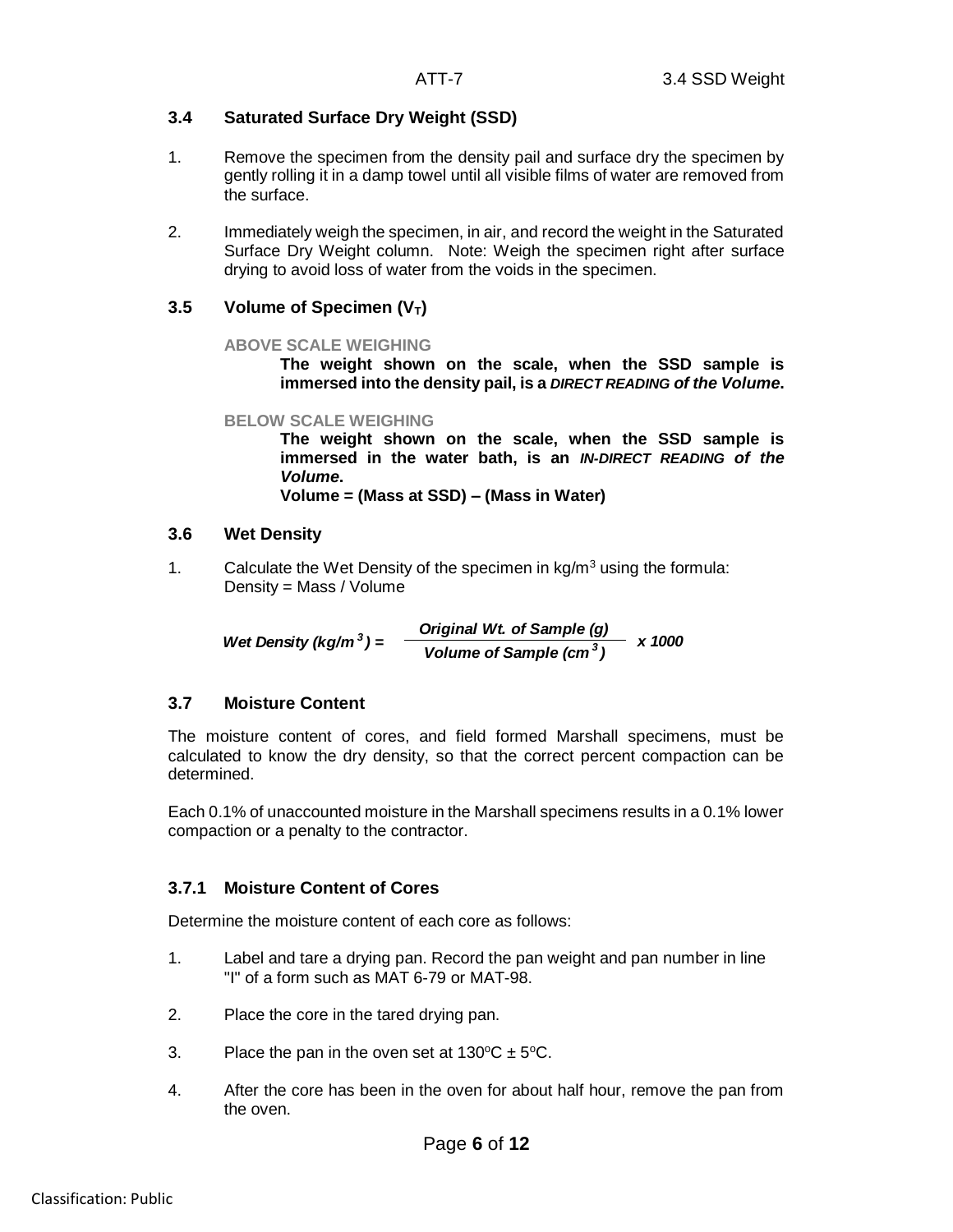| Albertan                                            |                                  |                    |                              | <b>CORE DENSITY, EXTRACTION AND SIEVE ANALYSIS</b>       |                                   |                        |                                                                                                                                                      |                              |            |
|-----------------------------------------------------|----------------------------------|--------------------|------------------------------|----------------------------------------------------------|-----------------------------------|------------------------|------------------------------------------------------------------------------------------------------------------------------------------------------|------------------------------|------------|
| Transportation                                      |                                  |                    | <b>PROJECT:</b>              | <b>HWY 40:40</b>                                         |                                   |                        | DATE LAID:                                                                                                                                           |                              | 4-Apr-2012 |
|                                                     |                                  |                    | STATION:                     | $13 + 483$                                               |                                   | <b>LOCATION:</b>       |                                                                                                                                                      |                              | 3.8m Rt &  |
| MAT 6-79/13                                         |                                  |                    | LOT NO.:                     | $\overline{7}$                                           |                                   | <b>SEGMENT NO.</b>     |                                                                                                                                                      |                              | 3          |
|                                                     |                                  |                    |                              |                                                          |                                   |                        | <b>ADDITIONAL UNCUT ROCK</b>                                                                                                                         |                              |            |
| <b>SEGMENT DENSITY</b><br>(see ATT-7, Density)      |                                  |                    |                              |                                                          |                                   |                        | <b>CORE MIX FOR EXTRACTION</b>                                                                                                                       |                              |            |
| A. CORE THICKNESS                                   |                                  | mm                 | 43                           |                                                          |                                   |                        | (see ATT-12 Part II, Extraction)                                                                                                                     |                              |            |
| <b>B.</b> SAWED CORE WEIGHT                         |                                  | g                  | 1797.8                       | Q. DRY WT. OF UNCUT ROCK CORE MIX + PAN @ 130°C          |                                   |                        |                                                                                                                                                      | g                            | 1849.7     |
| C. SATURATED SURFACE DRY WEIGHT                     |                                  | g                  | 1801.7                       | <b>R.</b> WT. OF TARE PAN @ 130°C                        |                                   |                        | No. AAA                                                                                                                                              | g                            | 798.5      |
| <b>D.</b> VOLUME OF CORE                            |                                  | $\text{cm}^3$      | 784.4                        | S. DRY WT. OF UNCUT ROCK CORE MIX @ 130°C                |                                   |                        |                                                                                                                                                      | g                            | 1051.2     |
| E. CORE WET DENSITY                                 | 1000 (B/D)                       | kg/m <sup>3</sup>  | 1013.4                       |                                                          |                                   | <b>EXTRACTION DATA</b> |                                                                                                                                                      |                              |            |
| F. DRY WT. OF CUT ROCK CORE MIX + PAN               |                                  | g                  | 1580.0                       |                                                          |                                   |                        | (see ATT-12 Part II, Extraction)                                                                                                                     |                              |            |
| G. WT. OF TARE PAN                                  | No. AA                           | g                  | 830.9                        | T. TOTAL DRY WT. OF UNCUT ROCK MIX                       |                                   |                        | $S + H - I$                                                                                                                                          | (g)                          | 2085.6     |
| H. DRY WT. OF UNCUT ROCK CORE MIX + PAN @ 130°C     |                                  | $\mathbf{g}$       | 1908.0                       | U. EXTRACTED DRY WT. OF AGGREGATE + PAN                  |                                   |                        |                                                                                                                                                      | (g)                          | 2785.7     |
| I. WT. OF TARE PAN @ 130°C                          | <u>No. A</u>                     | g                  | 873.6                        | V. WEIGHT OF TARE PAN                                    |                                   |                        |                                                                                                                                                      | (g)                          | 834.9      |
| J. TOTAL DRY WT. OF CORE MIX                        | $(F - G) + (H - I)$              | g                  | 1783.5                       | W. EXTRACTED DRY WT. OF AGGREGATE                        |                                   |                        | $U - V$                                                                                                                                              | (g)                          | 1950.8     |
| K. WEIGHT OF WATER                                  | $(B-J)$                          | g                  | 14.3                         | X. WT. OF CENTRIFUGED DRY FINES + BEAKER                 |                                   |                        |                                                                                                                                                      | (g)                          | 166.9      |
| L. CORE MOISTURE CONTENT                            | 100 $(K/J)$                      | %                  | 0.8                          | Y. WEIGHT OF BEAKER                                      |                                   |                        |                                                                                                                                                      | %                            | 141.6      |
| <b>M. CORE DRY DENSITY</b>                          | 1000 $(J / D)$                   | kg/m <sup>3</sup>  | 2274                         | Z. WT. OF CENTRIFUGED DRY FINES                          |                                   |                        | $X - Y$                                                                                                                                              | $\%$                         | 25.3       |
| N. AIR VOIDS CONTENT                                |                                  | %                  | 7.6                          | AA. TOTAL WT. OF DRY AGGREGATE                           |                                   |                        | W + Z                                                                                                                                                | $\%$                         | 1976.1     |
| O. LOT AVERAGE MARSHALL DENSITY                     |                                  | kq/m <sup>3</sup>  | 2333                         | <b>BB.</b> WT. OF EXTRACTED ASPHALT                      |                                   |                        | T - AA                                                                                                                                               | (g)                          | 109.5      |
| P. PERCENT COMPACTION                               | 100 (M / O)                      | %                  | 97.5                         | CC. EXTRACTION ASPHALT CONTENT uncorrected 100 (BB / AA) |                                   |                        |                                                                                                                                                      | %                            | 5.54       |
| TIME CORE(S) PLACED IN OVEN                         |                                  | hh: min            | 9:15                         | <b>DD. EXTRACTION CORRECTION FACTOR</b>                  |                                   |                        |                                                                                                                                                      | %                            | 0.31       |
| TIME SAMPLES TAKEN OUT OF OVEN<br>DRYING TIME       |                                  | hh: min<br>hh: min | 13:30<br>4:15                |                                                          |                                   |                        |                                                                                                                                                      |                              |            |
| TIME EXTRACTION STARTED                             |                                  | hh: min            | 13:50                        | EE CORRECTED ASPHALT CONTENT                             |                                   |                        | $CC + DD$                                                                                                                                            | $\%$                         | 5.85       |
| TIME EXTRACTION COMPLETED<br><b>EXTRACTION TIME</b> |                                  | hh: min<br>hh: min | 16:40<br>2:50                |                                                          |                                   |                        | If more than 50 g in the beaker, or the beaker has fines up to the rim,<br>run a check beaker and check for holes in extraction & centrifuge screens |                              |            |
|                                                     | <b>WASHED SIEVE ANALYSIS</b>     |                    |                              |                                                          |                                   |                        |                                                                                                                                                      | <b>REMARKS</b>               |            |
|                                                     |                                  |                    | (see ATT-26, Sieve Analysis) |                                                          |                                   |                        |                                                                                                                                                      |                              |            |
| WT. OF DRY AGGREGATE (AA)                           |                                  |                    | 1976.1 g.                    |                                                          |                                   |                        |                                                                                                                                                      |                              |            |
| <b>SIEVE SIZES</b>                                  | <b>WEIGHT</b><br><b>RETAINED</b> |                    | <b>WEIGHT PASSING</b>        | <b>PERCENT</b><br><b>PASSING</b>                         | <b>JOB MIX</b><br><b>FORM ULA</b> | <b>TOLERANCE</b>       |                                                                                                                                                      |                              |            |
| $(\mu m)$                                           | (g)                              |                    | (g)                          | (%)                                                      |                                   |                        |                                                                                                                                                      |                              |            |
| 25 000                                              | 0.0                              |                    | 1976.1                       | 100                                                      | 100                               |                        |                                                                                                                                                      |                              |            |
| 20 000                                              | 0.0                              |                    | 1976.1                       | 100                                                      | 100                               | ±5                     |                                                                                                                                                      |                              |            |
| 16 000                                              | 4.1                              |                    | 1972.0                       | 100                                                      | 100                               | ±5                     |                                                                                                                                                      |                              |            |
| 12 500                                              | 193.5                            |                    | 1778.5                       | 90                                                       | 87                                | ±5                     |                                                                                                                                                      |                              |            |
| 10 000                                              | 375.5                            |                    | 1403.0                       | 71                                                       | 74                                | ±5                     |                                                                                                                                                      |                              |            |
| 5 000                                               | 395.2                            |                    | 1007.8                       | 51                                                       | 53                                | ±5                     |                                                                                                                                                      |                              |            |
| 2 500                                               |                                  |                    |                              |                                                          |                                   |                        |                                                                                                                                                      |                              |            |
| 1 250                                               | 217.4                            |                    | 790.4                        | 40                                                       | 42                                | ±3                     |                                                                                                                                                      |                              |            |
| 630                                                 | 296.4                            |                    | 494.0                        | 25                                                       | 26                                | ±2                     |                                                                                                                                                      |                              |            |
| 315                                                 | 177.8                            |                    | 316.2                        | 16                                                       | 17                                | ±2                     |                                                                                                                                                      |                              |            |
| 160                                                 | 108.7                            |                    | 207.5                        | 10.5                                                     | 10.0                              | ±1.5                   |                                                                                                                                                      |                              |            |
| 80                                                  | 94.9                             |                    | 112.6                        | 5.7                                                      | 6.1                               | ±1.5                   |                                                                                                                                                      |                              |            |
| <b>SIEVE PAN</b>                                    | 4.3                              |                    |                              |                                                          |                                   |                        |                                                                                                                                                      |                              |            |
| GG<br><b>TOTAL WEIGHT</b>                           | 1867.8                           |                    |                              | % PASSING = (WT. PASSING / WT. OF DRY AGG) * 100         |                                   |                        | DATE TESTED:                                                                                                                                         |                              | 5-Apr-2012 |
| DRY WASH WT. + PAN                                  | 2705.1                           |                    |                              |                                                          |                                   |                        | TECHNOLOGIST:                                                                                                                                        |                              | B. GOOD    |
| TARE OF PAN                                         | 834.9                            |                    |                              | % DIFFERENCE = (DIFFERENCE / DRY WASH WT) * 100          |                                   |                        |                                                                                                                                                      |                              |            |
| FF<br>DRY WASH WT. (X-Y)                            | 1870.2                           |                    |                              |                                                          |                                   |                        |                                                                                                                                                      |                              |            |
| HH<br>Difference (g)                                | 2.4                              |                    |                              | MAXIMUM% DIFFERENCE IS 0.5 %                             |                                   |                        |                                                                                                                                                      |                              |            |
| % Difference                                        | 0.13                             |                    |                              |                                                          |                                   |                        |                                                                                                                                                      | enter data into shaded areas |            |

**NOTE: TRANSFER NECESSARY DATA TO THE DAILY LOT PAVING REPORT**

**FIGURE 2**

Page **7** of **12**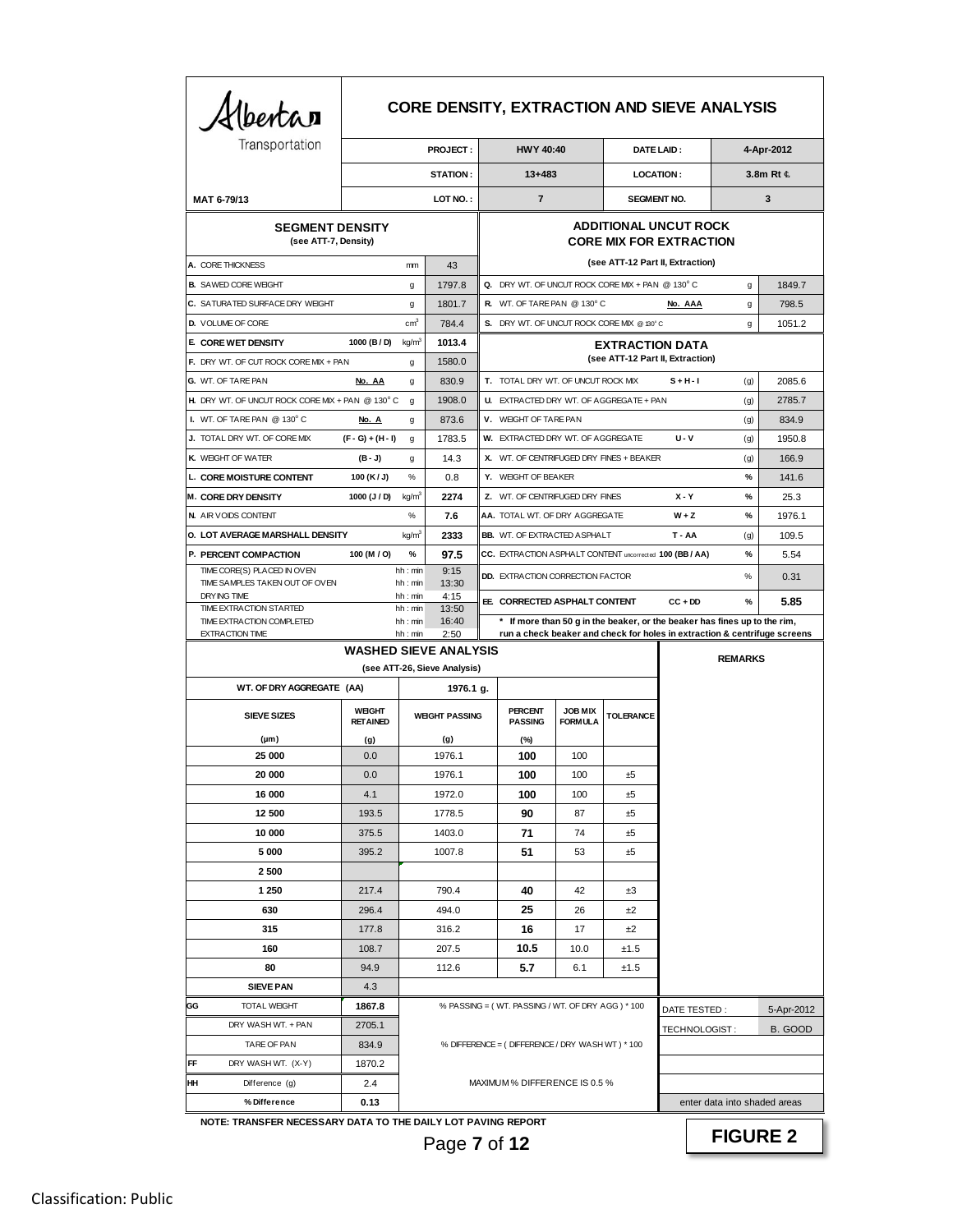5. If only the dry density of the core is required, proceed to step 6.

If the dry density, extraction asphalt content and gradation of the core are required, remove the core cut rock as follows:

- a) Label and tare a drying pan. Record the tare pan weight and number in line "G" of a form such as MAT 6-79 or 98.
- b) Turn on the stove burner and centre the base of the required core trimmer on the burner flame for a few minutes to heat the trimmer.
- c) Centre the heated trimmer on the heated core (allow equal clearance on all sides of the core).
- d) Hold the trimmer vertically by its handle, and then press it down through the core until it reaches the bottom of the pan. Apply a slight twist if the heated core is difficult to penetrate. Leave the trimmer in the core.
- e) Use a putty knife and mixing spoon to remove from the pan all the outside cut rock mix. Place this material in the tare pan recorded in line "G".
- f) Scrape off the mix adhering to the trimmer into the appropriate tare pan.
- 6. Use a putty knife to break up the specimen, taking care not to lose any material.
- 7. Clean the material adhering to the putty knife back onto the pan(s).
- 8. Place the pan(s) back in the oven and dry the core mix for 4 hours.
- 9. Remove the pan(s) from the oven and weigh the hot sample(s).
- 10. Oven dry the core mix for another hour, then reweigh the hot sample(s).
- 11. Repeat step 10 until a constant weight is obtained.
- 12. Weigh the hot mix in the tared pan(s) and record as Dry Wt. of Uncut Rock Core Mix + Pan (line "H"), and Dry Wt. of Cut Rock Core Mix + Pan (line "F"), if applicable.
- 13. Calculate the Dry Weight of Total Core Mix (line "J") as follows:
	- *= Dry Wt. of Uncut Rock Core Mix + Pan (line "H") - Wt. of Tare Pan (line "I") Plus, if applicable*
	- *= Dry Wt. of Cut Rock Core Mix + Pan (line "F") - Wt. of Tare Pan (line "G")*
- 14. Determine the Weight of Water removed from the specimen (line "K") using the formula:

*Wt. of Water (g) = Sawed Core Wt. - Dry Wt. of Total Core Mix*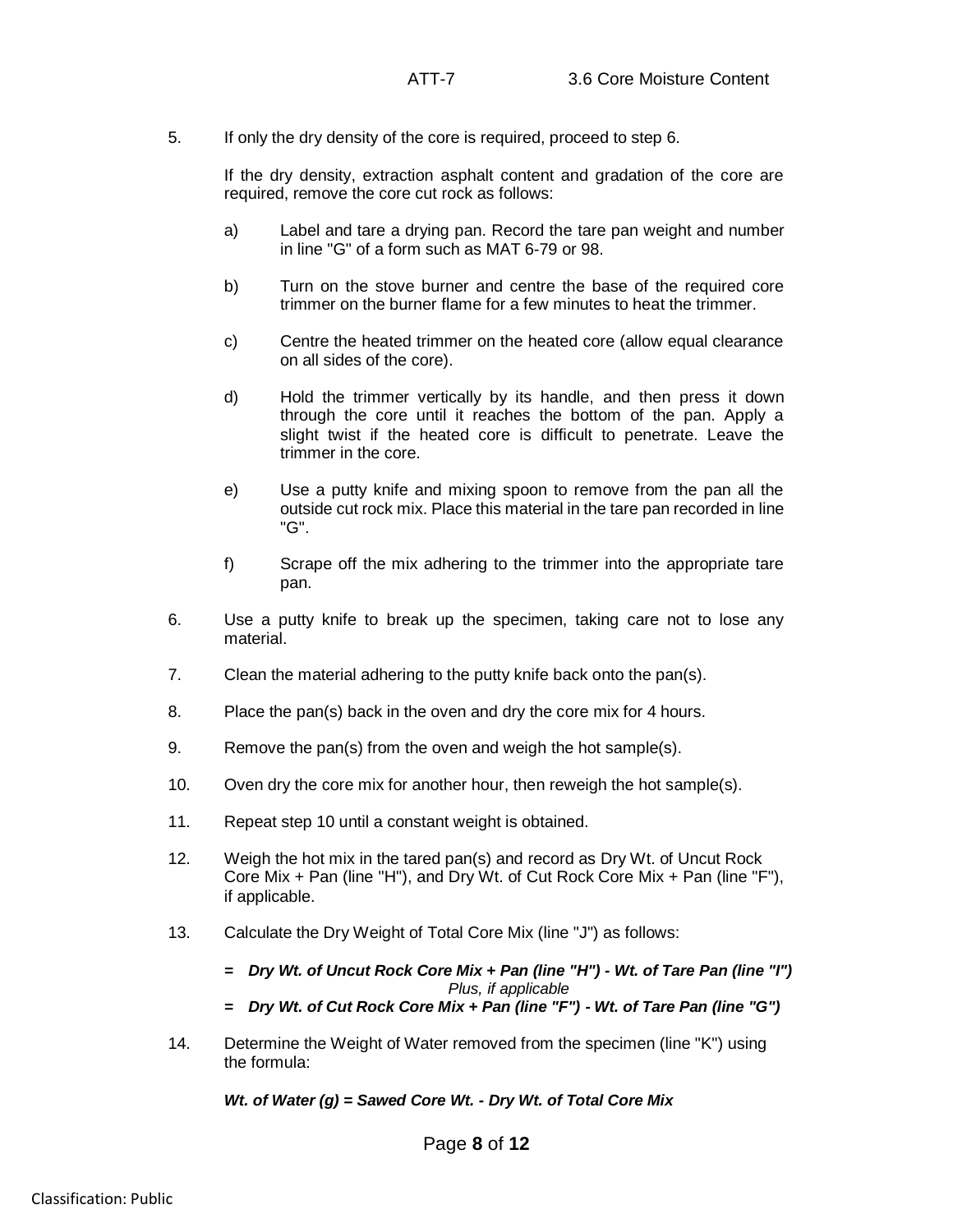15. Calculate the Moisture Content of the core in % (line "L") as follows:

*Moisture Content* (%) = 
$$
\frac{Wt. \text{ of Water (g)}}{Dry Wt. \text{ of Total Core Mix (g)}} \times 100
$$

## **3.7.2 Moisture Content of Marshall Specimens**

As directed in ATT-15, Part V, determine the moisture content of the fresh mix sample. The field formed Marshall specimen is assumed to have the same moisture content as the mix sample.

The moisture content of the fresh mix sample is determined on the top portion of a form such as MAT 6-80, as shown in Figure 1.

If testing for quality control, the moisture content test is usually performed with the extraction (or nuclear) asphalt content test. In this case, transfer the mix moisture content to a data sheet such as MAT 6-40, 6-80 or 6-98.

## **3.8 DRY DENSITY**

1. Determine the Core Dry Density ( $kg/m<sup>3</sup>$ ) = Mass / Volume using the formula:

> *Core Dry Density (kg/m<sup>3</sup>)* =  $\frac{100 \text{ m/s}}{400 \text{ m/s}} \times 1000$ *Total Dry Wt. of Core Mix (g) Volume of Core (cm <sup>3</sup> )*

- 2. Determine the Dry Density ( $kg/m<sup>3</sup>$ ) of the field formed Marshall specimens compacted from the test series mix sample as described in steps (a) to (c) below.
	- a) Calculate the dry weight of the field Marshall specimen using the test series fresh mix moisture content as follows, on form MAT 6-80, on line H:

*Dry Sample Weight (g) = Original Sample Wet Weight (g) 100 + Mix Moisture Content (g) x 100*

b) Calculate the Dry Density of each Marshall specimen, using the formula:

**Marshall Dry Density (kg/m<sup>3</sup>) =** 
$$
\frac{Dry Sample Weight (g)}{Volume of Sample (cm3)}
$$
 x 1000

c) Calculate the "Average Marshall Dry Density" of the two Marshall specimens compacted for each test series.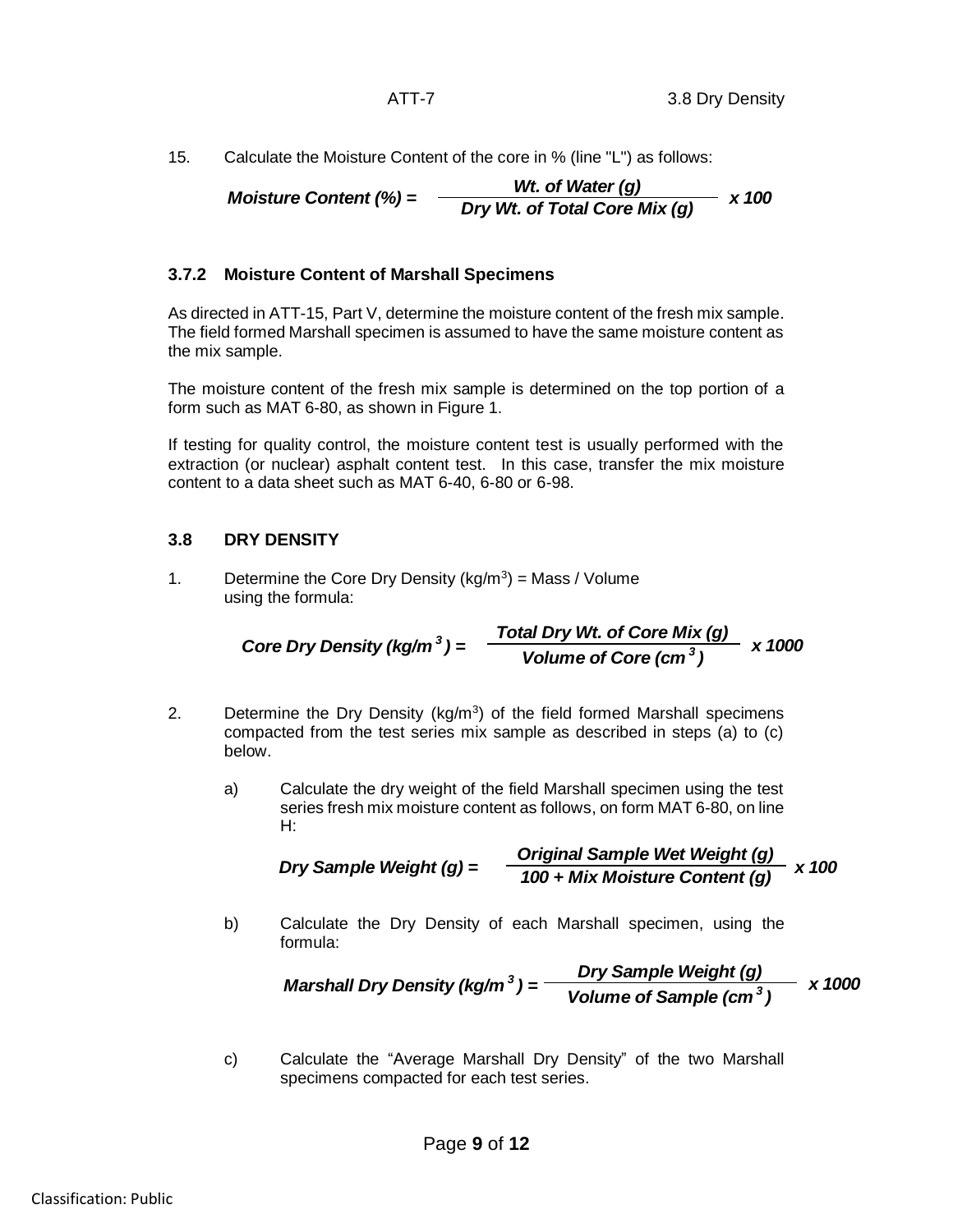| Albertan       |
|----------------|
| Transportation |

## **ACP DENSITY AND VOID CONTENTS**

| $\mathcal{A}$ (bencar |                      |                  | ATT-7, Density          |                 |
|-----------------------|----------------------|------------------|-------------------------|-----------------|
| Transportation        | <b>PROJECT:</b>      | <b>HWY 33:12</b> | <b>CONTRACT NO.:</b>    | 12345           |
|                       |                      |                  | <b>DATE LAID :</b>      | 1-May-2012      |
| MAT 6-40/13           | <b>TECHNOLOGIST:</b> | B. Good          | <b>PROJECT MANAGER:</b> | <b>M. SMART</b> |

| DATE PROCESSED                     |                                                              |            |                            | 1-May-1992     |            |                            |
|------------------------------------|--------------------------------------------------------------|------------|----------------------------|----------------|------------|----------------------------|
| DATE MIXED                         |                                                              |            |                            | 30-Apr-1992    |            |                            |
| LOT NO.                            |                                                              |            |                            | 8              |            |                            |
|                                    | SEGMENT NO. or TEST NO. or SAMPLE NO.                        | 1          | $\overline{2}$             | 3              | 4          | 5                          |
|                                    | <b>STATION</b><br>$0 + 000$                                  | $7 + 750$  | $9 + 131$                  | $9 + 375$      | $10+728$   | $11+706$                   |
| CORE                               | <b>LOCATION</b><br>m                                         | 3.6m Rt &  | 2.0m Rt $\pmb{\mathbb{E}}$ | $0.5m$ Rt $\&$ | 4.6m Rt &  | 2.6m Rt $\pmb{\mathbb{E}}$ |
| <b>IDENTIFICATION</b>              | LANE / LIFT                                                  | <b>NBL</b> | <b>NBL</b>                 | <b>NBL</b>     | <b>NBL</b> | <b>NBL</b>                 |
|                                    | <b>THICKNESS</b><br>mm                                       | 67         | 61                         | 73             | 59         | 65                         |
| SAMPLE                             | <b>ASPHALT CONTENT:</b>                                      | N          | N                          | N              | N          | N                          |
| APPEARANCE                         | BLEEDING (B); RICH (R); NORMAL (N); LEAN (L)                 |            |                            |                |            |                            |
|                                    | GRADATION: COARSE (R): NORMAL (N): LEAN (L)                  | N          | N                          | N              | N          | N                          |
|                                    | A. WT. AFTER FORMING OR CORING<br>g                          | 2534.0     | 2423.3                     | 2748.9         | 2132.8     | 2513.1                     |
|                                    | <b>B. SATURATED SURFACE DRYWT.</b><br>$\mathbf{q}$           | 2535.0     | 2424.6                     | 2749.6         | 2134.0     | 2515.0                     |
| <b>IMMERSION</b><br><b>DENSITY</b> | cm <sup>3</sup><br>C. IMMERSION VOLUME                       | 1086.7     | 1049.9                     | 1182.3         | 943.6      | 1084.7                     |
|                                    | % of Water Absorbed<br>%<br>$(B - A)/C * 100$<br>(by Volume) | 0.1        | 0.1                        | 0.1            | 0.1        | 0.2                        |
|                                    | kg/cm <sup>3</sup><br>1000 A / C<br>D. WET DENSITY           | 2332       | 2308                       | 2325           | 2260       | 2317                       |
|                                    | E. WT. OF OVEN DRY CORE + PAN<br>g                           | 4495.0     | 4381.5                     | 4700.0         | 4095.0     | 4509.7                     |
| CORE                               | F. WT. OF PAN<br>g                                           | 1964.3     | 1962.7                     | 1953.5         | 1967.1     | 1999.6                     |
| <b>MOISTURE</b>                    | $E - F$<br>G. WT. OF DRYCORE<br>g                            | 2530.7     | 2418.8                     | 2746.5         | 2127.9     | 2510.1                     |
| <b>CONTENT</b>                     | $A - G$<br>H. WT. OF WATER<br>g                              | 3.3        | 4.5                        | 2.4            | 4.9        | 3.0                        |
|                                    | I. MOISTURE CONTENT<br>100 H/G<br>%                          | 0.13       | 0.19                       | 0.09           | 0.23       | 0.12                       |
| J. DRY DENSITY                     | 100 D/(100 + I) or 1000 G/C                                  | 2329       | 2304                       | 2323           | 2255       | 2314                       |
| AVERAGE DRY DENSITY                |                                                              |            |                            | 2305           |            |                            |

#### **VOID CONTENTS CALCULATION**

| K. ASPHALT RELATIVE DENSITY             |                 |                   |        |        | 1.028  |        |        |
|-----------------------------------------|-----------------|-------------------|--------|--------|--------|--------|--------|
| L. ASPHALT ULTIMATE ABSORPTION          |                 | $\frac{9}{6}$     |        |        | 0.78   |        |        |
| M. BULK RELATIVE DENSITY OF AGGREGATE   |                 |                   |        |        | 2.598  |        |        |
| N. CORRECTED EXTRACTION ASPHALT CONTENT |                 | $\frac{9}{6}$     |        |        | 5.66   |        |        |
| <b>O.</b> WT. OF DRY AGGREGATE          | 100 J / (100+N) | kg                | 2204.0 | 2180.4 | 2198.6 | 2134.3 | 2190.1 |
| <b>P. TOTAL WT. OF ASPHALT</b>          | $J - O$         | kg                | 124.7  | 123.4  | 124.4  | 120.8  | 124.0  |
| Q. WT. OF ASPHALT ABSORBED              | $O*L/100$       | kg                | 17.2   | 17.0   | 17.1   | 16.6   | 17.1   |
| R. WT. OF EFFECTIVE ASPHALT             | $P - Q$         | kg                | 107.6  | 106.4  | 107.3  | 104.2  | 106.9  |
| S. VOLUME OF EFFECTIVE ASPHALT          | R / 1000 * K    | m <sup>3</sup>    | 0.105  | 0.104  | 0.104  | 0.101  | 0.104  |
| T. VOLUME OF AGGREGATE                  | $O/1000$ * M    | m <sup>3</sup>    | 0.848  | 0.839  | 0.846  | 0.822  | 0.843  |
| <b>U.</b> VOLUME OF VMA                 | $1.000 - T$     | m <sup>3</sup>    | 0.152  | 0.161  | 0.154  | 0.178  | 0.157  |
| V. VOLUME OF AIRVOIDS                   | U-S             | m <sup>3</sup>    | 0.047  | 0.057  | 0.049  | 0.077  | 0.053  |
| W. AIR VOIDS                            | $100 * V$       | %                 | 4.7    | 5.7    | 4.9    | 7.7    | 5.3    |
| AVERAGE AIR VOIDS                       |                 |                   |        |        | 5.7    |        |        |
| X. VOIDS FILLED WITH ASPHALT            | $100 * S / U$   | %                 | 69.0   | 64.4   | 67.9   | 56.8   | 66.2   |
| Y. VOIDS IN MINERAL AGGREGATE           | 100 * U         | %                 | 15.2   | 16.1   | 15.4   | 17.8   | 15.7   |
|                                         |                 |                   |        |        |        |        |        |
| Z. DAILY AVERAGE MARSHALL DENSITY       |                 | kg/m <sup>3</sup> |        |        | 2366   |        |        |
| AA CORE PERCENT COMPACTION              | $100 * J/Z$     | $\frac{9}{6}$     | 98.4   | 97.4   | 98.2   | 95.3   | 97.8   |
| AB AVERAGE CORE PERCENT COMPACTION      |                 | $\frac{9}{6}$     |        |        | 97.4   |        |        |

|--|

**If the % of water absorbed by the specimen exceeds 2.0%, use either ATT-6 (Waxing) or AASHTO T 331 (vacuum sealing) to determine the density**

**enter data into shaded areas**

**FIGURE 3**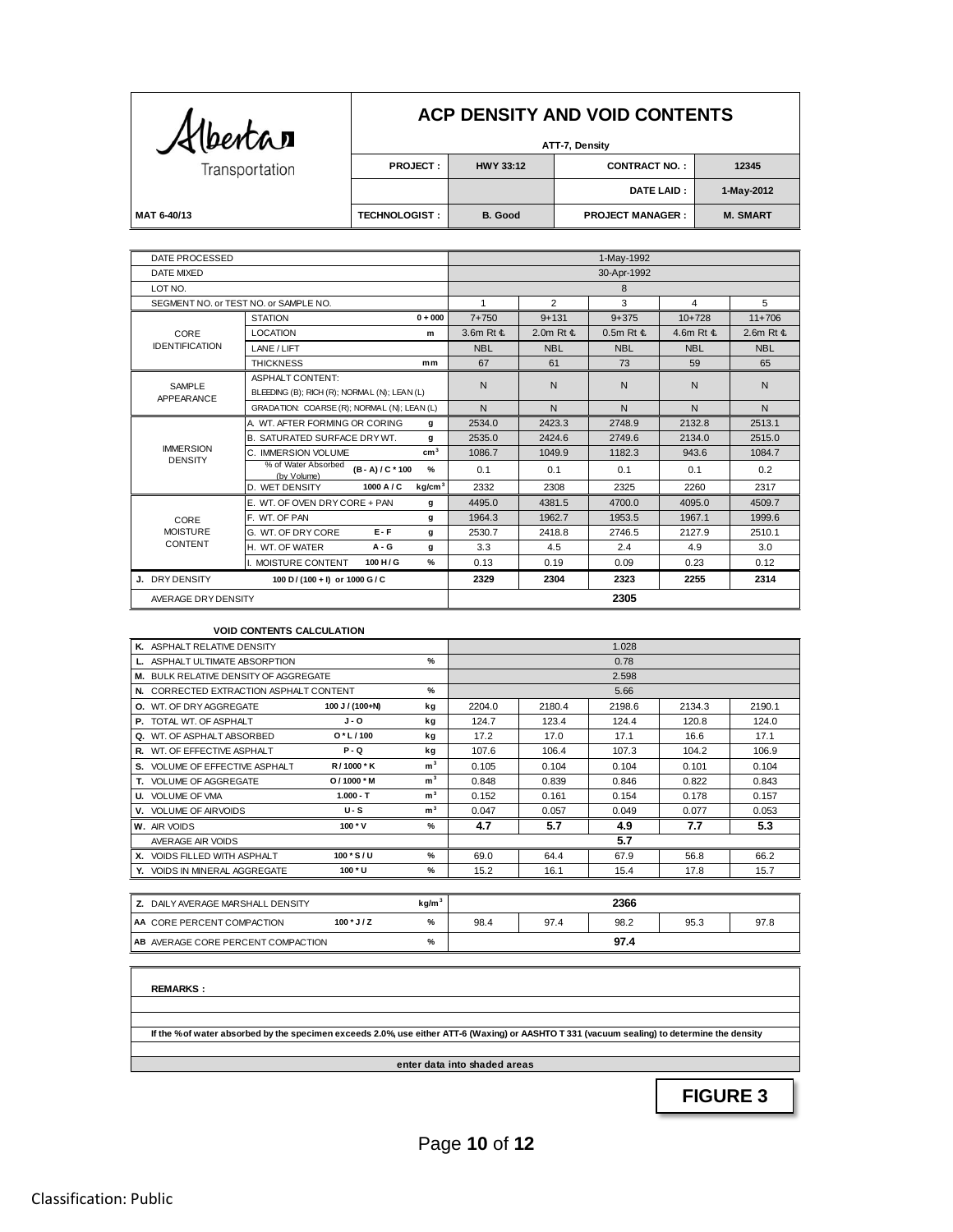#### **3.9 Percent of Water Absorbed (by Volume)**

1. Calculate the percent of water absorbed by the specimen (on a volume basis) as follows:

| % of Water Absorbed by Volume = | SSD wt - mass of specimen in air | x 100 |
|---------------------------------|----------------------------------|-------|
|                                 | <b>Volume of Sample</b>          |       |

2. If the percent of water absorbed by the specimen exceeds 2.0%, use either ATT-6 DENSITY, Immersion Method, Waxed or AASHTO T 331 DENSITY, Vacuum Sealing Method.

#### **4.0 HINTS AND PRECAUTIONS**

- 1. Above Scale Weighing: Press the tare button prior to immersing each new specimen into the density bucket, as water adhering to the previous sample causes a continual decrease in the weight of water in the bucket on top of the scale.
- 2. Above Scale Weighing: Care should be taken when immersing the specimen held by the snare wire into the pail on the electronic balance. Ensure that your hands don't touch the water in the pail, as water sticking to your hands will change the tare weight of the water in the bucket, and produce an erroneous weight.
- 3. Water entering the specimen during immersion yields a lower volume than actual, which leads to an erroneous high density. The wax method as directed in ATT-6 can be used to determine if an excess of water is entering the specimen.
- 4. Any water that seeps from the specimen during the weighing operation for the Saturated Surface Dry Weight is considered part of the saturated specimen.
- 5. Care should be taken to avoid distortion, bending, or cracking of specimens during and after removal either from the roadway, or from the marshall molds. Store the specimens on a flat surface in a cool place.
- 6. Care should be taken to ensure no trapped air bubbles exist under the specimen. To accomplish this, the **cores and briquettes should be resting on their rounded sides, not on the flat side, during the 5 minute soaking process**.
- 7. Installation of Balance: Location: When selecting a location to install your balance, always allow sufficient space around the balance for ease of operation, and keep away from radiating heat sources.

Vibrations: Ensure that there is no rotating or reciprocating machinery located near the balance.